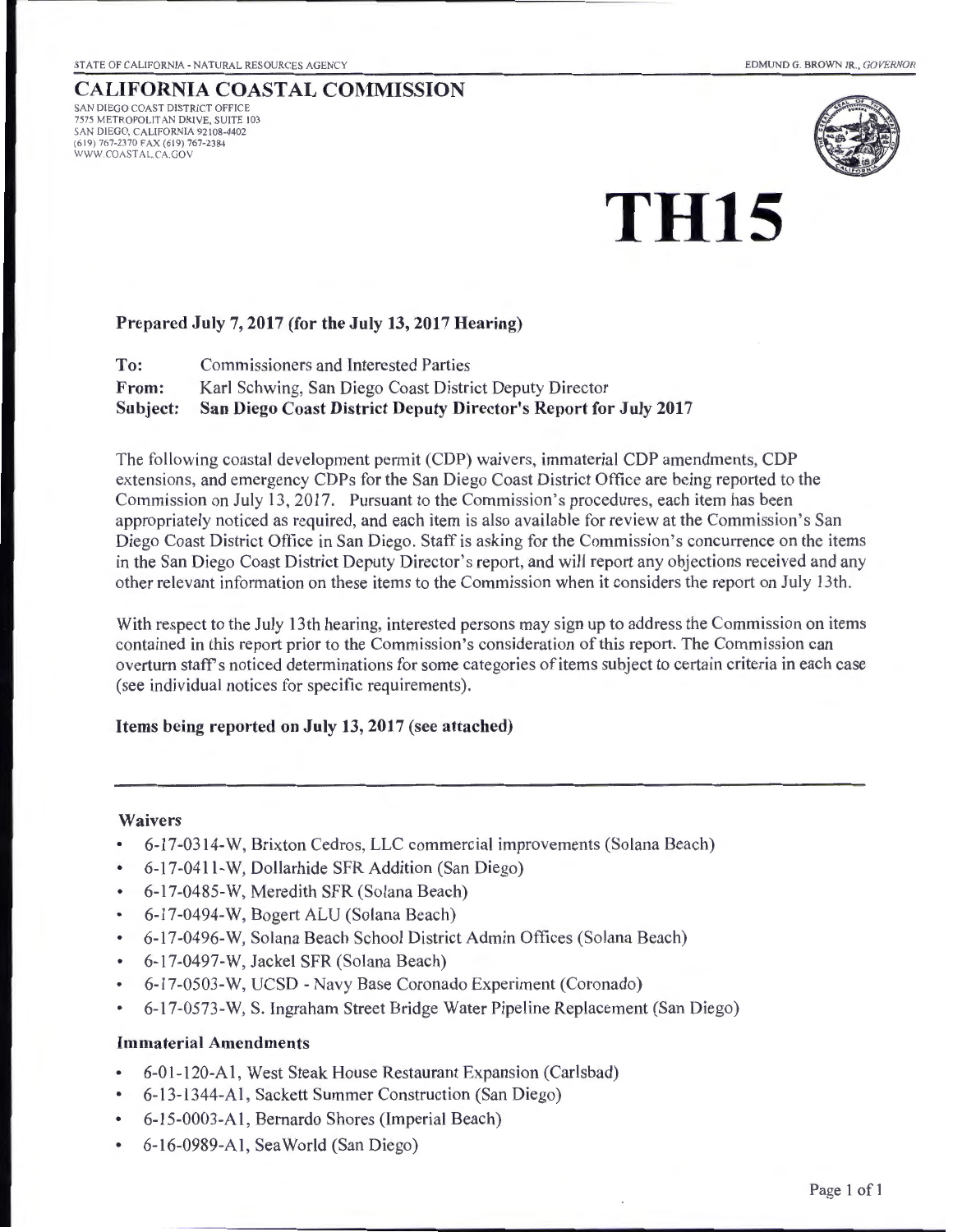#### **CALIFORNIA COASTAL COMMISSION** SAN DIEGO COAST DISTRICT OFFICE 7575 METROPOLITAN DRIVE, SUITE 103 SAN DIEGO, CALIFORNIA 92108-4402<br>PH (619) 767-2370 - FAX (619) 767-2384<br><u>WWW.COASTAL.CA.GOV</u>



June 23, 2017

## **Coastal Development Permit De Minimis Waiver Coastal Act Section 30624.7**

Based on the project plans and information provided in your permit application for the development described below, the Executive Director of the Coastal Commission hereby waives the requirement for a Coastal Development Permit pursuant to Section 13238\_1, Title 14, California Code of Regulations. If, at a later date, this information is found to be incorrect or the plans revised, this decision will become invalid; and, any development occurring must cease until a coastal : development permit is obtained or any discrepancy is resolved in writing. specific and the process.

**Waiver:** 6-17-0314-W

**Applicant:** Brixton Cedros, LLC

**Location:** 212 South Cedros Avenue, Solana Beach (San Diego County) (APN: 298-073-11)

**Proposed Development:** Construction of a new approximately 5-feet high, 180 sq. ft. detached trash enclosure, construction of an approximately 6-foot tall monument sign, and restriping of the existing parking lot on a 38,386 sq. ft. lot with an existing retail commercial building.

**Rationale:** The proposed project is located within the Special Commercial Zone of the Solana Beach Cedros District and is similar in size and scale to the surrounding development. While the commercial site does not provide adequate off-street parking, the proposal does not include a change in intensity of use and the existing retail use will remain in both buildings. The parking lot will be restriped to replace the spaces lost due the siting of the trash enclosure and no changes to the total number of existing parking spaces are proposed. No roof signs, freestanding pole signs or monument signs greater than 8 feet in height are proposed. The development will not block any public views or impact public access and is consistent with the zoning and plan designations for the City. The project is consistent with all Chapter 3 policies of the Coastal Act and no impacts to coastal resources are expected.

This waiver will not become effective until reported to the Commission at their July 2017 meeting and the site of the proposed development has been appropriately noticed, pursuant to 13054(b) of the California Code of Regulations. The Notice of Pending Permit shall remain posted at the site until the waiver has been validated and no less than seven days prior to the Commission hearing. If four ( 4) Conunissioners object to this waiver of permit requirements, a coastal development permit will be required.

Sincerely,

John Ainsworth Acting Executive Director



Coastal Program Analyst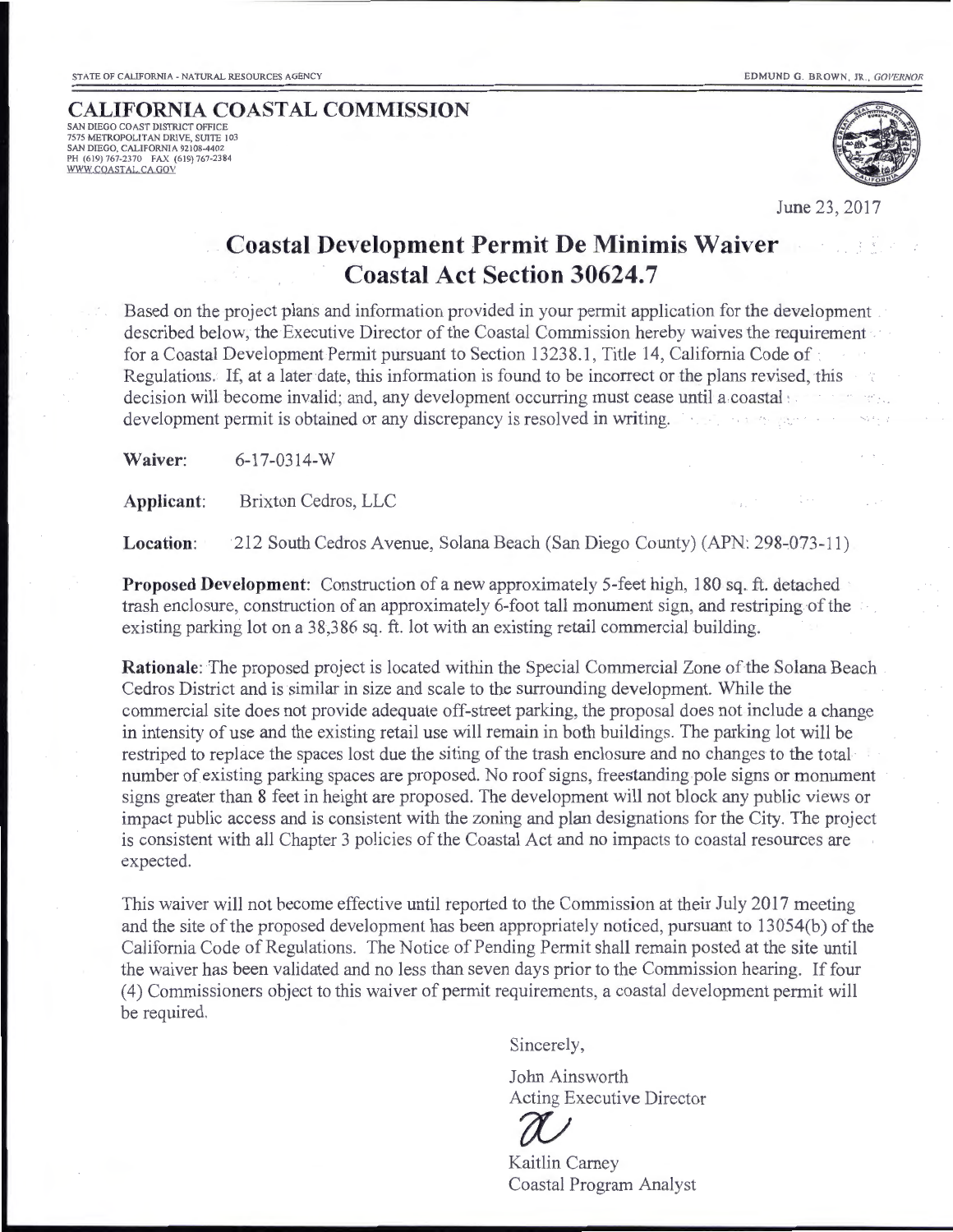#### **CALIFORNIA COASTAL COMMISSION** SAN DIEGO COAST DISTRICT OFFICE<br>7575 METROPOLITAN DRIVE, SUITE 103 SAN DIEGO, CALIFORNIA 92108-4402 PH (619) 767-2370 - FAX (619) 767-2384<br><u>WWW.COASTAL.CA.GOV</u>



June 23, 2017

# **Coastal Development Permit Waiver Improvements to Existing Structures or Repair and Maintenance Coastal Act Section 30610**

Based on the project plans and information provided in your permit application for the development described below, the Executive Director of the Coastal Commission hereby waives the requirement for a Coastal Development Permit pursuant to Section 13250(c), Section 13252(e), or Section 13253(c), Title 14, California Code of Regulations. If, at a later date, this information is found to be incorrect or the plans revised, this decision will become invalid; and, any development occurring must cease until a coastal development permit is obtained or any discrepancy is resolved in writing.

**Waiver:**  6-17-0411-W

**Applicant:**  Jeff Dollarhide

**Location:**  643-04) 725 Kennebeck Ct, Mission Beach, San Diego (San Diego County) (APN(s): 423-

**Proposed Development:** Construction of a 144 sq. ft. addition, replacement of windows in-kind, and addition of new siding to a 1,002 sq. ft. , 1-story, single-family residence on a 2,400 sq. ft. lot.

**Rationale:** The proposed residential addition requires a permit because the site is located between the first public road and the sea and involves an increase in more than 10% of the existing floor area. The proposed addition will be located within an established residential neighborhood consisting of single-family residences similar in size and scale to the proposed development; therefore, the project will not be out of character with the existing community. The project is consistent with the Mission Beach Community Plan and Chapter 3 policies of the Coastal Act and no impacts to coastal resources are expected.

This waiver will not become effective until reported to the Commission at its July 2017 meeting. If three (3) Commissioners object to this waiver of permit requirements, a coastal development permit will be required.

Sincerely,

John Ainsworth Executive Director

Melody Lasiter Coastal Program Analyst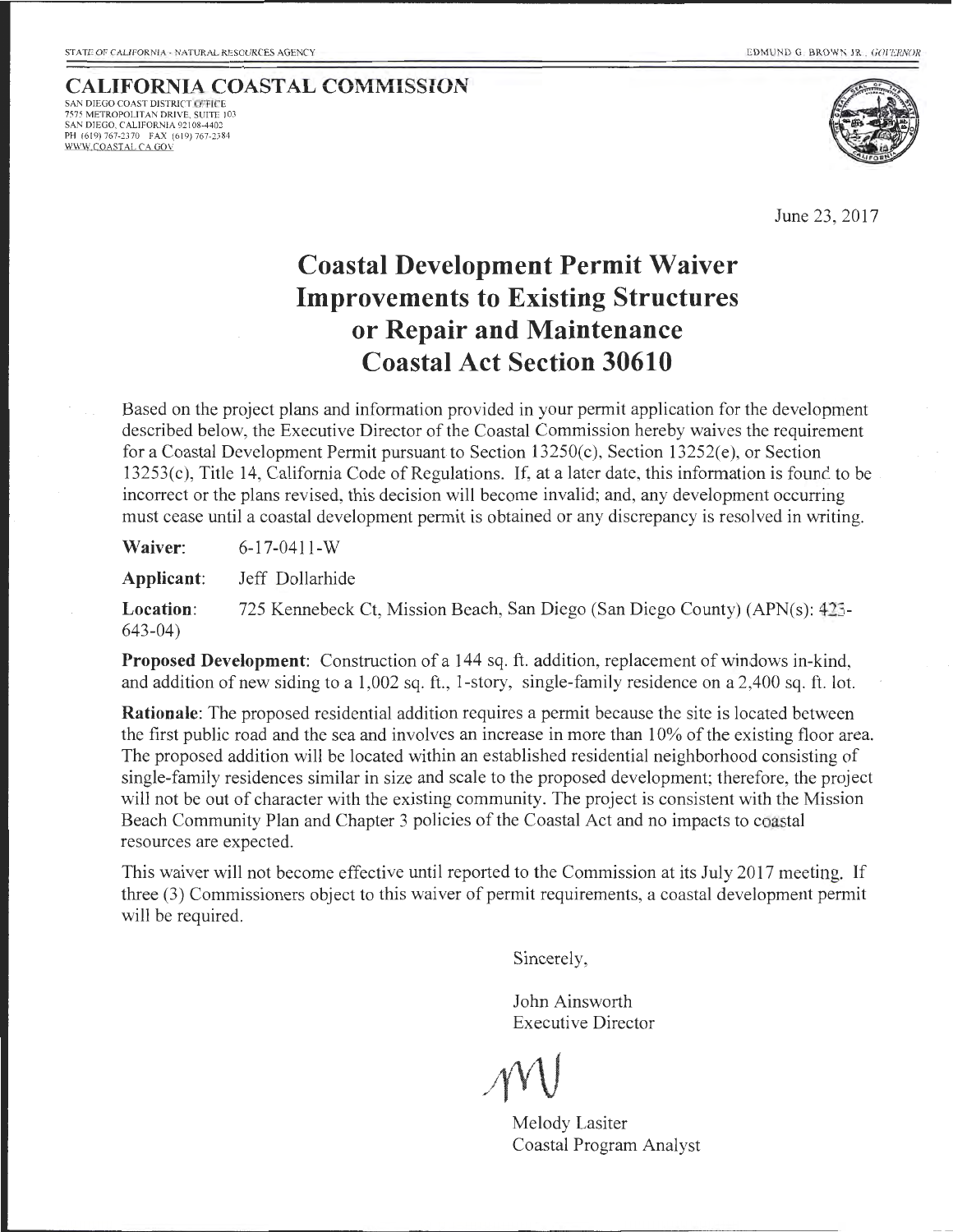#### **CALIFORNIA COASTAL COMMISSION** SAN DIEGO COAST DISTRICT OFFICE 7575 METROPOLITAN DRIVE, SUITE 103 SAN DIEGO, CALIFORNIA 92 108-4402 PH (6 19) 767-2370 FAX (6 19) 767-2384 **WW W.COASTAL.CA GOV**



June19,2017

# **Coastal Development Permit De Minimis Waiver Coastal Act Section 30624.7**

Based on the project plans and information provided in your permit application for the development described below, the Executive Director of the Coastal Commission hereby waives the requirement for a Coastal Development Permit pursuant to Section 13238.1, Title 14, California Code of Regulations. If, at a later date, this information is found to be incorrect or the plans revised, this decision will become invalid; and, any development occurring must cease until a coastal development permit is obtained or any discrepancy is resolved in writing.

**Waiver:** 6-17-0485-w

**Applicant:** Joel and Nicole Meredith

**Location:** 187 South Nardo Avenue, Solana Beach (San Diego County) (APN: 298-083-16)

**Proposed Development:** Demolition of an existing, 1-story, approximately 2,000 sq. ft. singlefamily residence and attached garage, and construction of a new, 2-story, approximately 3,500 sq. ft. single-family residence including an attached garage and an approximately 200 sq. ft., second-story deck on an approximately 10,000 sq. ft. lot.

**Rationale:** The proposed project is located within an established residential neighborhood consisting of single-family residences similar in size and scale to the proposed development. The development will not block any public views or impact public access, is not subject to any of the special overlays in the City of Solana Beach certified Land Use Plan, and is consistent with the zoning and plan designations for the City. The project is consistent with all Chapter 3 policies of the Coastal Act and no impacts to coastal resources are expected.

This waiver will not become effective until reported to the Commission at its July meeting and the site of the proposed development has been appropriately noticed, pursuant to 13054(b) of the California Code of Regulations. The Notice of Pending Permit shall remain posted at the site until the waiver has been validated and no less than seven days prior to the Commission hearing. If four  $(4)$  Commissioners object to this waiver of permit requirements, a coastal development permit will be required.

Sincerely,

John Ainsworth Executive Director Lisa Sichlubach

Lisa Schlembach Coastal Program Analyst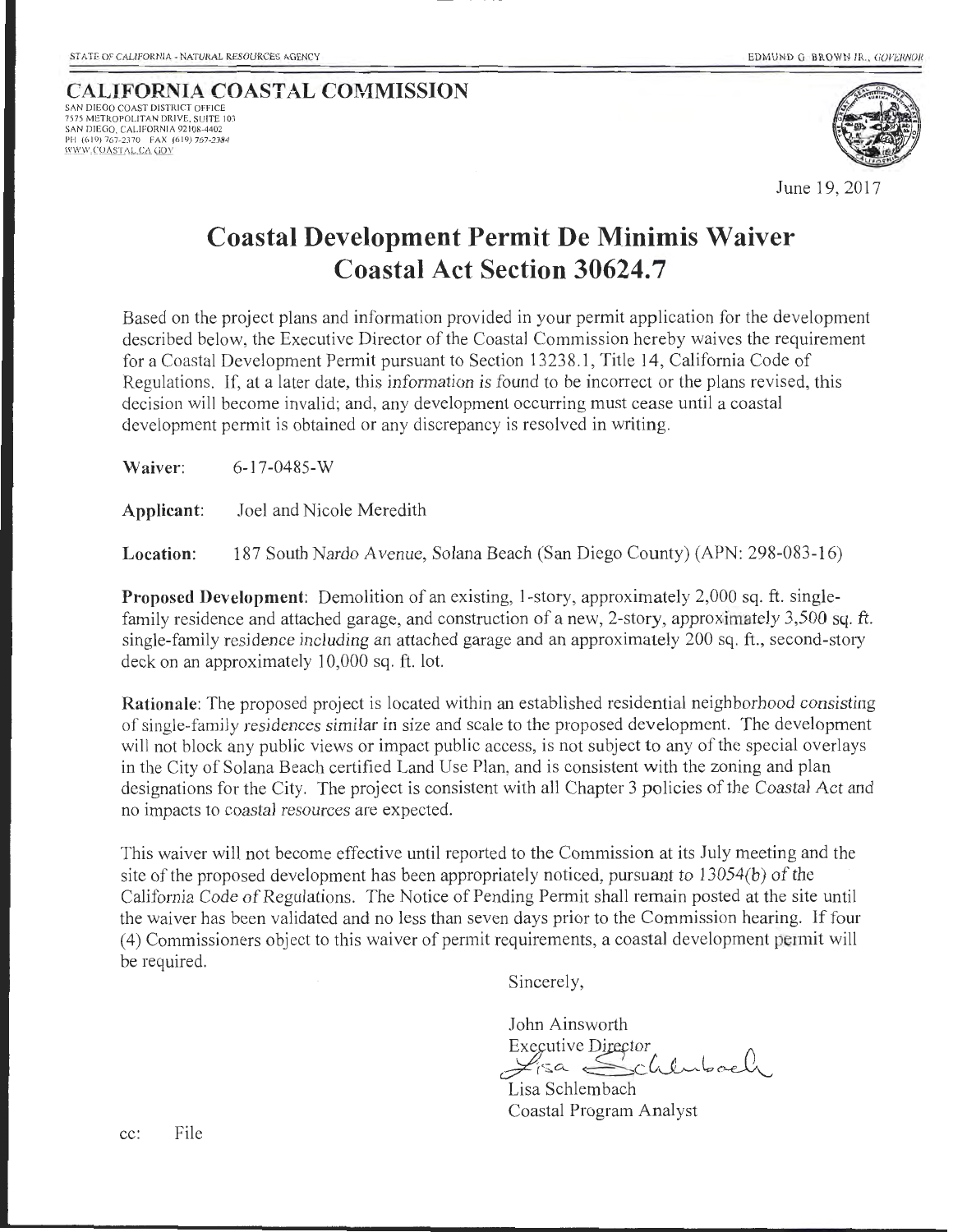#### **CALIFORNIA COASTAL COMMISSION** SAN DIEGO COAST DISTRICT OFFICE 7575 METROPOLITAN DRIVE, SUITE 103 SAN DIEGO, CALIFORNIA 92108-4402 PH (619) 767-2370 FAX (619) 767-2384<br><u>WWW.COASTAL.CA.GOV</u>



June 19, 2017

# **Coastal Development Permit De Minimis Waiver Coastal Act Section 30624.7**

Based on the project plans and information provided in your permit application for the development described below, the Executive Director of the Coastal Commission hereby waives the requirement for a Coastal Development Permit pursuant to Section 13238.1, Title 14, California Code of Regulations. If, at a later date, this information is found to be incorrect or the plans revised, this decision will become invalid; and, any development occurring must cease until a coastal development permit is obtained or any discrepancy is resolved in writing.

**Waiver:** 6-17-0494-w

**Applicant:** Jami and Trevor Bogert

**Location:** 645 South Cedros Avenue, Solana Beach (San Diego County) (APN: 298-212-23)

**Proposed Development:** Construction of an approximately 700 sq. ft. detached, accessory living unit on an approximately 8,700 sq. ft. lot also containing an existing 1-story, approximately 750 sq. ft. single-family residence and an approximately 400 sq. ft., 1-story, detached garage.

**Rationale:** The subject property is located within an established residential neighborhood consisting of single-family residences similar in size and scale to the proposed development. The development will not block any public views or impact public access, is not subject to any of the special overlays in the City of Solana Beach certified Land Use Plan, and is consistent with the zoning and plan designations for the City. The project is consistent with all Chapter 3 policies of the Coastal Act and no impacts to coastal resources are expected.

This waiver will not become effective until reported to the Commission at its July 2017 meeting and the site of the proposed development has been appropriately noticed, pursuant to 13054(b) of the California Code of Regulations. The Notice of Pending Permit shall remain posted at the site until the waiver has been validated and no less than seven days prior to the Commission hearing. If four ( 4) Commissioners object to this waiver of permit requirements, a coastal development permit will be required.

Sincerely,

John Ainsworth Executive Director  $\chi$ i $\underset{\text{Lisa} \text{Schlembach}}{\sim}$ 

Coastal Program Analyst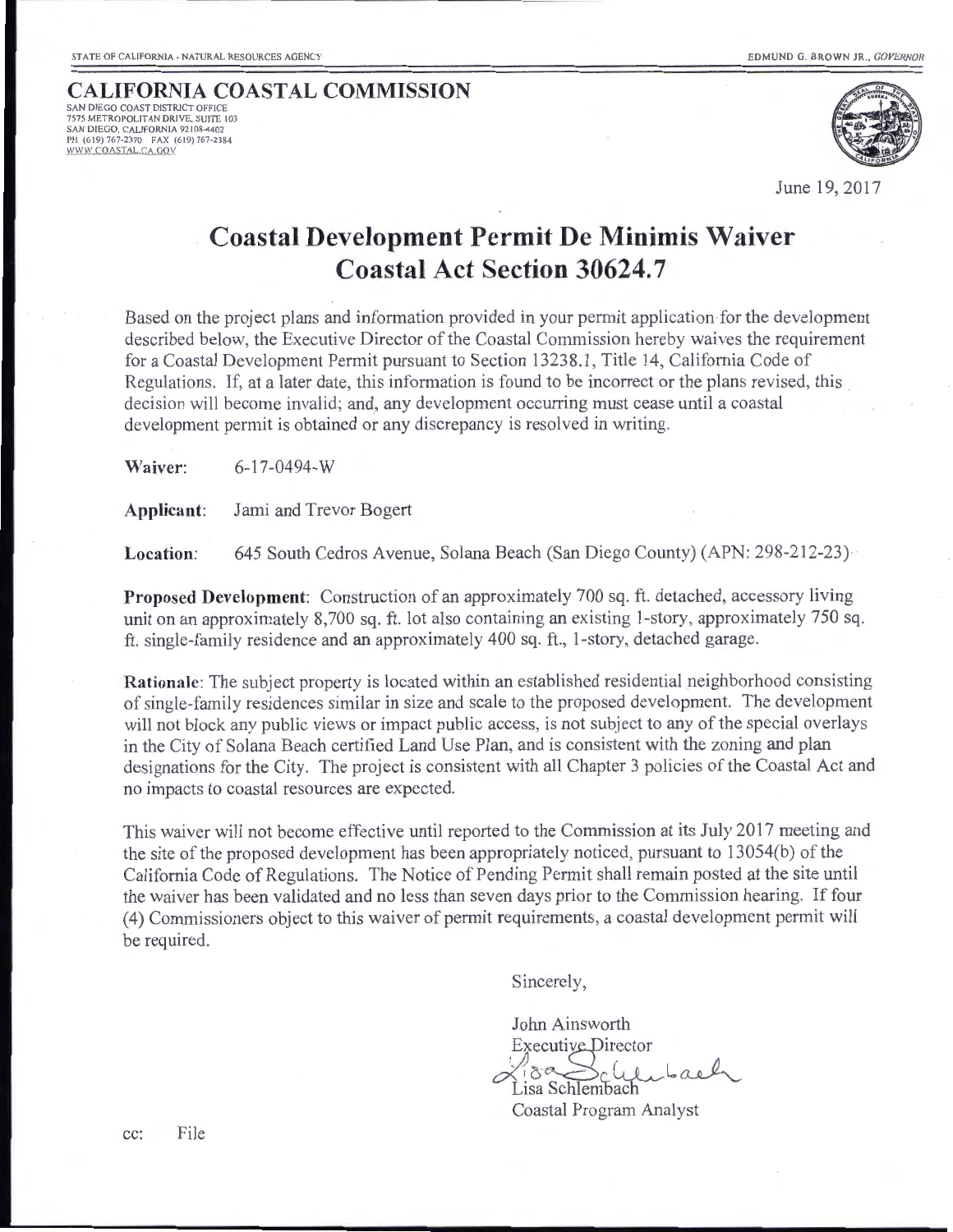#### **CALIFORNIA COASTAL COMMISSION** SAN DIEGO COAST DISTRICT OFFICE 7575 METROPOLITAN DRIVE, SUITE 103

SAN DIEGO, CALIFORNIA 92108-4402 PH (619) 767-2370 FAX (619) 767-2384 WWW.COASTAL.CA.GOV



June 20, 2017

# **Coastal Development Permit De Minimis Waiver Coastal Act Section 30624.7**

Based on the project plans and information provided in your permit application for the development described below, the Executive Director of the Coastal Commission hereby waives the requirement for a Coastal Development Permit pursuant to Section 13238.1, Title 14, California Code of Regulations. If, at a later date, this information is found to be incorrect or the plans revised, this decision will become invalid; and, any development occurring must cease until a coastal development permit is obtained or any discrepancy is resolved in writing.

**Waiver:** 6-17-0496-W

**Applicant:** Solana Beach School District

**Location:** 309 North Rios Ave, Solana Beach (San Diego County) (APN: 263-341-10)

**Proposed Development:** Construction of two new, 1-story, portable administrative office buildings totaling 1,440 sq. ft., installation of landscaping, and improvements to existing walkways on an approximately 4.6 acre lot containing the Solana Beach School District administrative offices and child development center.

**Rationale:** The proposed administration buildings will replace a recently demolished 1,425 sq. ft. administration office building (CDP #6-17-0351-W). The building will be located on an existing developed school site, does not include the removal of any native vegetation, and will not adversely impact visual resources. The project will not increase school capacity and is consistent with the Public/Institutional land use designation and zoning of the City of Solana Beach's municipal code, all policies of the City's certified Land Use Plan, and Chapter 3 of the Coastal Act.

This waiver will not become effective until reported to the Commission at its July 2017 meeting and the site of the proposed development has been appropriately noticed, pursuant to 13054(b) of the California Code of Regulations. The Notice of Pending Permit shall remain posted at the site until the waiver has been validated and no less than seven days prior to the Commission hearing. If four (4) Commissioners object to this waiver of permit requirements, a coastal development permit will be required.

Sincerely,

John Ainsworth Executive Director Lisa Schlembach  $\mu$  which

Coastal Program Analyst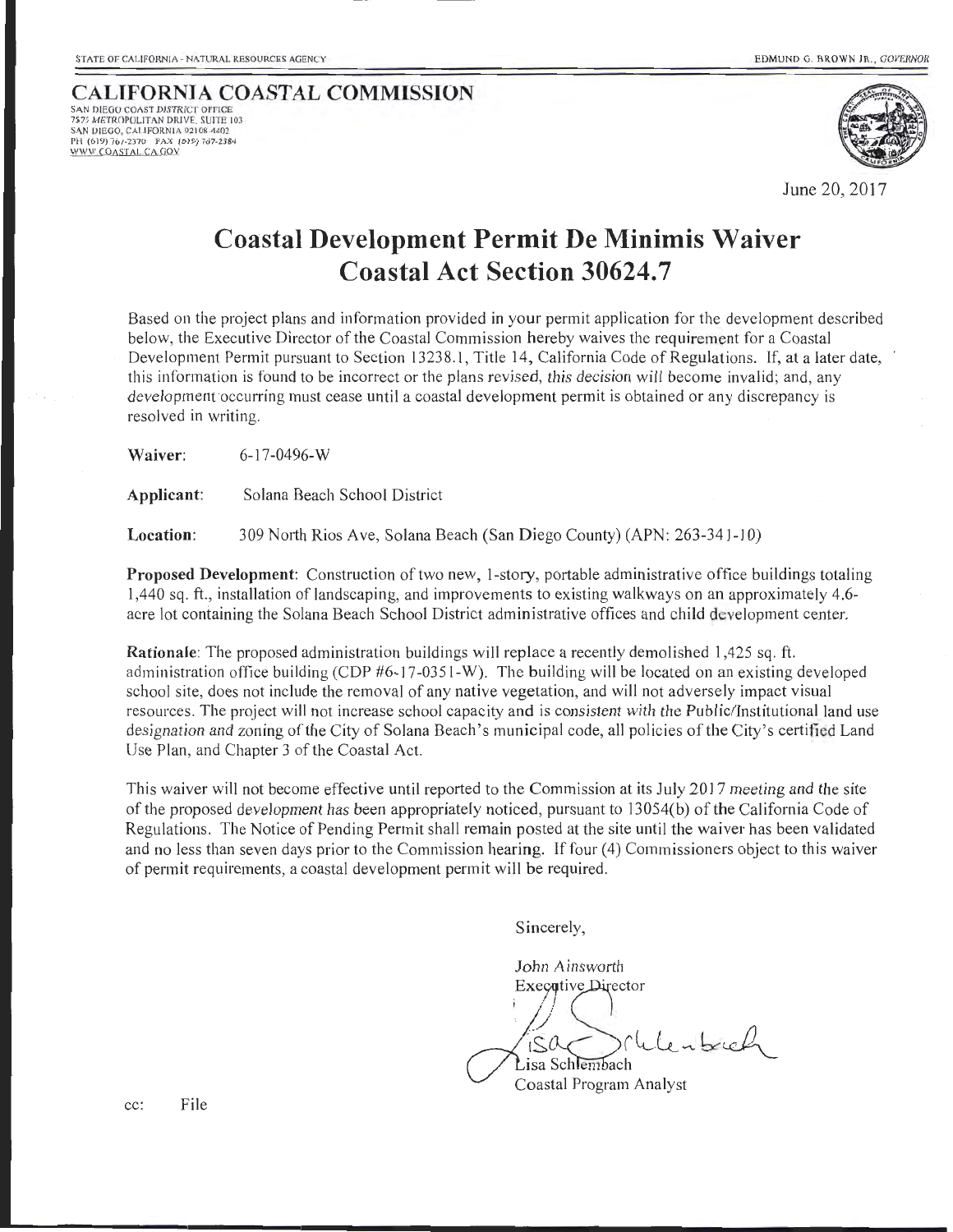#### **CALIFORNIA COASTAL COMMISSION** SAN DIEGO COAST DISTRICT OFFICE 7575 METROPOLITAN DRIVE, SUITE 103

SAN DIEGO, CALIFORNIA 92 108-4402 PH (619) 767-2370 FAX (619) 767-2384<br><u>WWW.COASTAL.CA.GOV</u>



June 16, 2017

# **Coastal Development Permit De Minimis Waiver Coastal Act Section 30624.7**

Based on the project plans and information provided in your permit application for the development described below, the Executive Director of the Coastal Commission hereby waives the requirement for a Coastal Development Permit pursuant to Section 13238.1, Title 14, California Code of Regulations. If, at a later date, this information is found to be incorrect or the plans revised, this decision will become invalid; and, any development occurring must cease until a coastal development permit is obtained or any discrepancy is resolved in writing.

**Waiver:** 6-17-0497-W

**Applicant:** Audrey and Larry Jackel

Location: 216 Ocean Street, Solana Beach (San Diego County) (APN: 263-022-01)

**Proposed Development:** Demolition of an existing approximately 1,600 sq. ft. single-family residence and construction of a new, approximately 4,300 sq. ft., 2-story plus subterranean level single-family residence with an approximately 500 sq. ft. attached garage on a 5,800 sq. ft. lot.

**Rationale:** The proposed project is located within an established residential neighborhood consisting of single-family residences similar in size and scale to the proposed development. The development will not block any public views or impact public access, is not subject to any of the special overlays in the City of Solana Beach certified Land Use Plan, and is consistent with the zoning and plan designations for the City. The project is consistent with all Chapter 3 policies of the Coastal Act and no impacts to coastal resources are expected.

This waiver will not become effective until reported to the Commission at its July 2017 meeting and the site of the proposed development has been appropriately noticed, pursuant to 13054(b) of the California Code of Regulations. The Notice of Pending Permit shall remain posted at the site until the waiver has been validated and no less than seven days prior to the Commission hearing. If four ( 4) Commissioners object to this waiver of permit requirements, a coastal development permit will be required.

Sincerely,

John Ainsworth Exeeutive Director  $x$ le le back Lisa Schlembach Coastal Program Analyst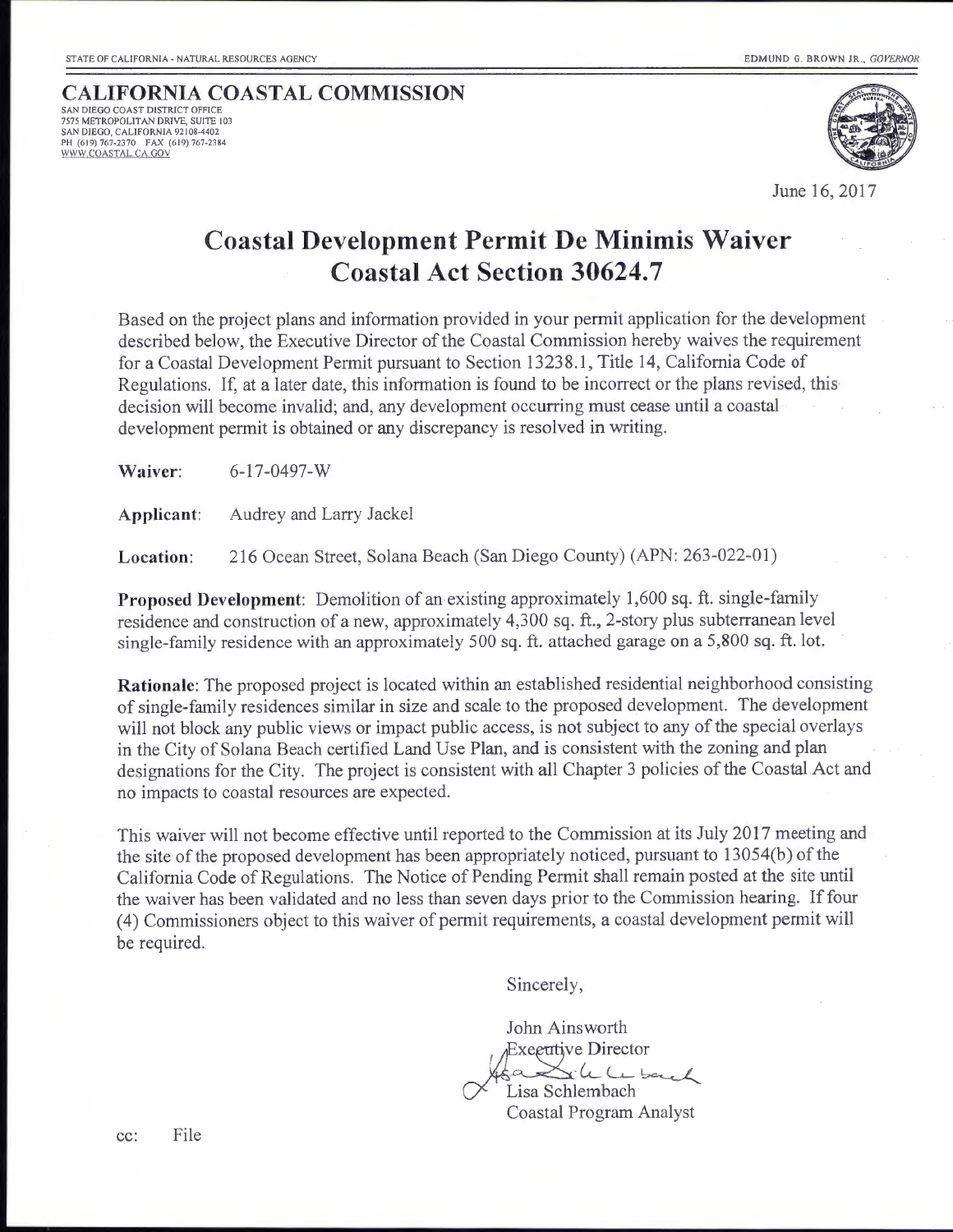SAN DIEGO COAST DISTRICT OFFICE<br>7575 METROPOLITAN DRIVE. SUITE 103 SAN DIEGO, CALIFORNIA 92108-4402<br>PH (619) 767-2370 - FAX (619) 767-2384  $\scriptstyle WWW$  COASTAL CA GOV



June 20, 2017

#### Coastal Development Permit De Minimis Waiver Coastal Act Section 30624.7

Based on the project plans and information provided in your permit application for the development described below, the Executive Director of the Coastal Commission hereby waives the requirement for a Coastal Deve lopment Permit pursuant to Section 13238.1, Title 14, California Code of Regulations. If, at a later date, this information is found to be incorrect or the plans revised, this decision will become invalid; and, any development occurring must cease until a coastal development permit is obtained or any disc repancy is resolved in writing.

Waiver: 6-17-0503-w

Applicant: University of California, San Diego

Location: Sand berm, surf zone, and offshore areas adjacent to the Naval Amphibious Base at the Naval Base Coronado, Coronado (San Diego County)

Proposed Development: Five-year monitoring program consisting of the temporary installation of scientific resea rch instrumentation in the sand, surf zone, and offshore areas adjacent to the Naval Amphibious Base in Coronado from 2017-2022. Approximately 18 sensors in 14 locations will be attached to pipes and buried in the sand using a drilling rig, sea water jets, or a well-drilling auger in the late fall of each year and recovered in spring of the following years; approximately November to April. Minor excavation of beach sand will occur and the sand immediately returned to the holes to bury the instruments. Sensors will be removed with shovels, a small backhoe or sea water jets. A total work footprint of approximately  $1 \times 1$  meter would be temporarily disturbed for installation and removal. Installation and recovery of instruments will each take approximately one day. Experiment staff will monitor the equipment every 6 - 8 weeks and staff divers will verify that all sensors are deployed on soft, sandy bottom substrate, and not within 25 ft. of sensitive habitats.

Rationale: The goal of the proposed project is to obtain simultaneous measurements of waves, tides, water table, wave run-up, wave setup, and the eroding sand berm to field test numerical models for berm erosion during storms and El Niño events. The project will be conducted outside of the summer season and public access will be maintained along the beach at all times. Snowy plovers and Least terns are not known to nest in the project area. There are no expected impacts to coastal resources.

This waiver will not become effective until reported to the Commission at its July meeting and the site of the proposed development has been appropriately noticed, pursuant to 13054(b) of the California Code of Regulations. The Notice of Pending Permit shall remain posted at the site until the waiver has been va lidated and no less than seven days prior to the Commission hearing. If four (4) Commissioners object to this waiver of permit requirements, a coastal development permit will be required.

Sincerely,

John Ainsworth Executive Director<br>Xise( Schlechaul Executive Director<br>Lisa Schlembach<br>Coastal Program Analyst

Lisa Sch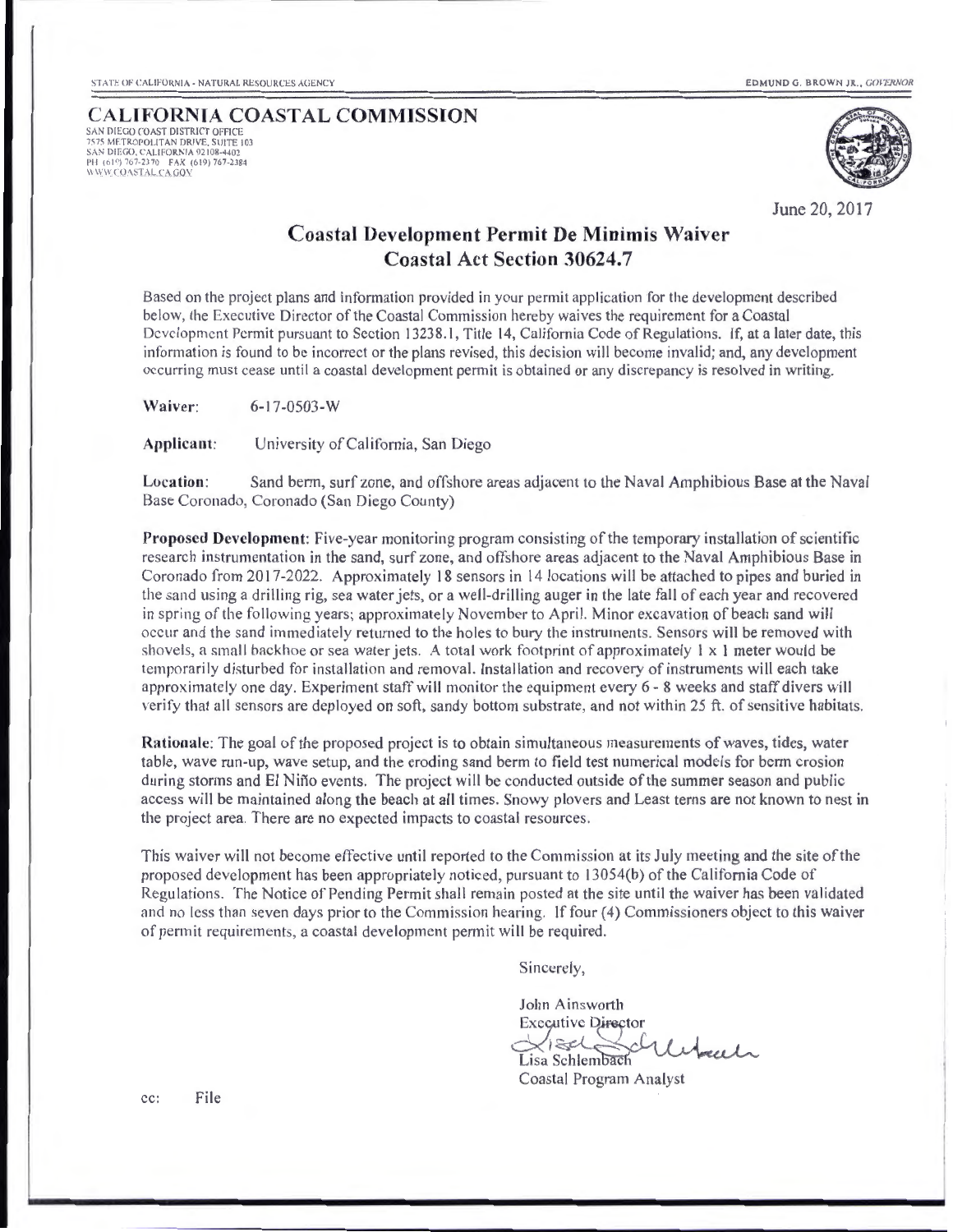**CALI FORN IA COASTAL COMMISSION** 

SAN DIEGO AREA 7575 METROPOLITAN DRIVE, SUITE 103 SAN DIEGO, CA 92108-4421 (619) 767-2370

June 29, 2017

# **Coastal Development Permit De Minimis Waiver Coastal Act Section 30624.7**

Based on the project plans and information provided in your permit application for the development described below, the Executive Director of the Coastal Commission hereby waives the requirement for a Coastal Development Permit pursuant to Section 13238.1, Title 14, California Code of Regulations. If, at a later date, this information is found to be incorrect or the plans revised, this decision will become invalid; and, any development occurring must cease until a coastal development permit is obtained or any discrepancy is resolved in writing.

**Waiver:** 6-17-0573-W

**Applicant:** Public Works Department, City of San Diego: Roberto Parra

**Location:** Mission Blvd, San Diego (San Diego County) APN(s): 423-680-12

**Proposed Development:** Modify pipeline replacement program approved through CDP No. 6-15-1296-W to allow work to occur on the southernmost Ingraham St bridge until the end of August 2017.

**Rationale:** The summer work will occur Sunday- Thursday, 9 PM- 5 AM, when public visitation is at its lowest. Construction staging and storage will occur within the Ingraham St and Quivira Rd right-of-ways, but will not occupy public parking. Work will occur from the bridge deck and not on the water. While the work will reduce bridge traffic to a single Jane, it will occur during the night/early-morning, the sidewalks will remain open, and a traffic control plan will coordinate vehicular access. Thus, the proposed development will not adversely impact coastal resources, public access, or public recreation opportunities and is consistent with past Commission actions in the area and Chapter 3 policies of the Coastal Act.

This waiver will not become effective until reported to the Commission at its July 2017 meeting and the site of the proposed development has been appropriately noticed, pursuant to 13054(b) of the California Code of Regulations. The Notice of Pending Permit shall remain posted at the site until the waiver has been validated and no less than seven days prior to the Commission hearing. If four (4) Commissioners object to this waiver of permit requirements, a coastal development permit will be required.

Sincerely,

John Ainsworth

Executive Director<br>(1) LA (MARANTAL)

Alexander Llerandi Coastal Program Analyst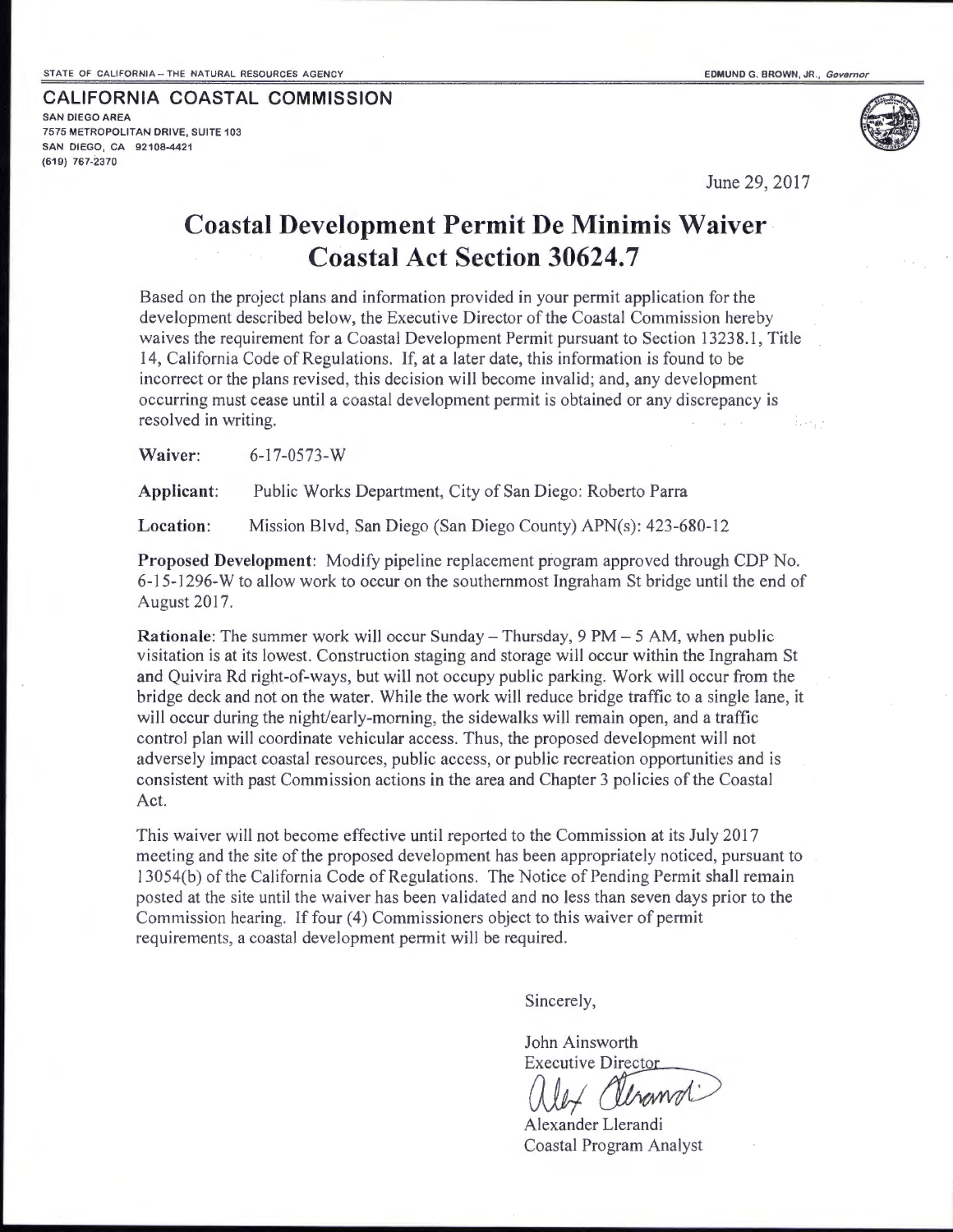### **CALIFORNIA COASTAL COMMISSION**

SAN DIEGO COAST DISTRICT OFFICE 7575 METROPOLITAN DRIVE, SUITE 103 SAN DIEGO, CALIFORNIA 92108-4402 PH (6 19) 767-2370 FAX (6 19) 767-2384 W" W COASTAL \A GO\'



# **NOTICE OF PROPOSED IMMATERIAL PERMIT AMENDMENT**

Coastal Deve lopment Permit Amendment No. **6-01-120-A1** 

July 6, 2017

**To: All Interested Parties** 

**From:** John Ainsworth, Executive Director

**Subject:** Permit No. 6-01-120-A1 granted to West Real Estate, LLC for: Subdivision of a vacant 6.51 acre lot into five lots and construction of a 45-ft-high, 86-room 53,561 sq.ft. hotel, 333 subterranean and surface parking spaces, 4,800 sq.ft. restaurant, 7,700 sq.ft. restaurant, 16-pump gas station and I ,500 sq.ft. food mart.

**Project Site:** Northwest Corner of Cannon Road and Interstate 5, Carlsbad (San Diego County)

The Executive Director of the California Coastal Commission has reviewed a proposed amendment to the above referenced permit, which would result in the following change $(s)$ :

> Lot line adjustment to increase the size of Parcel 2 to approximately 0.242 acres and decrease the size of Parcel 5 to approximately 3.753 acres. Construct 1,508 sq.ft. addition to the existing 4,800 sq.ft. West Steak and Seafood Restaurant on Parcel 2; redesign parking spaces to reduce total number of parking spaces to 313.

#### **FINDINGS**

Pursuant to 14 Cal. Admin. Code Section 13166(b) this amendment is considered to be IMMATERIAL and the permit will be amended accordingly if no written objections are received within ten working days of the date of this notice. If an objection is received, the amendment must be reported to the Commission at the next regularly scheduled Commission hearing. This amendment has been considered "immaterial" for the following reason(s):

The restaurant expansion will extend into an adjacent parking area, resulting in addition of approximately 51 sq. ft. of pervious surface. Although the project includes a reduction in the overall number of parking spaces on the site, including 8 parking stalls to accommodate the restaurant expansion, the project site will meet all parking requirements. The site is entirely developed and there are no public views across the site. Therefore, there is no potential for adverse impacts on coastal resources, including visual quality, water quality or public access.

If you have any questions about the proposal or wish to register an objection, please contact Erin Prahler at the phone number provided above.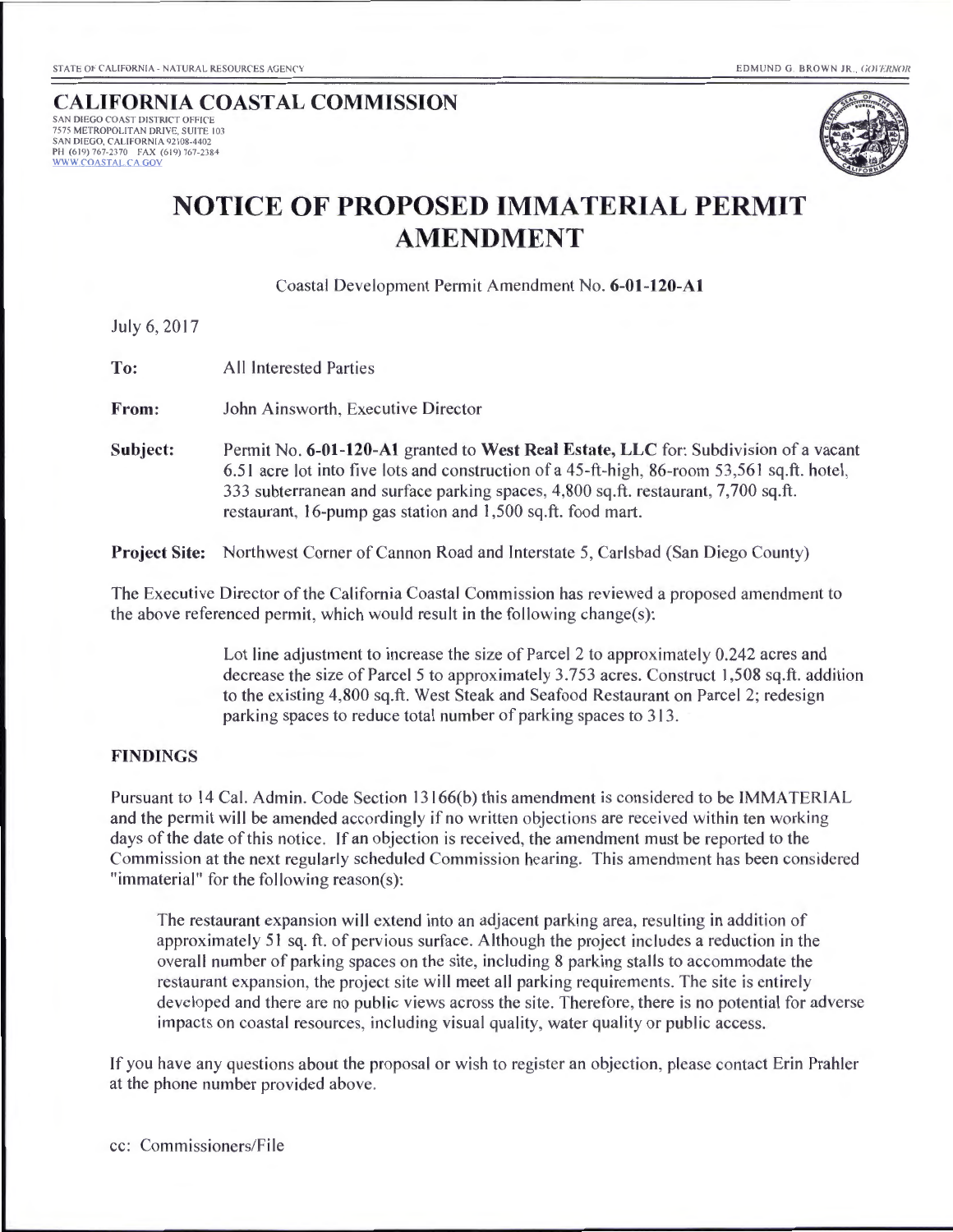# **CALIFORNIA COASTAL COMMISSION**

SAN DIEGO COAST DISTRJCT OFFICE 7575 METROPOLITAN DRI VE, SUITE 103 SAN DIEGO, CALIFORNIA 92108-4402 PH (619) 767-2370 FAX (619) 767-2384<br><u>WWW.COASTAL.CA.GOV</u>



# **NOTICE OF PROPOSED IMMATERIAL PERMIT AMENDMENT**

Coastal Development Permit Amendment No. **6-13-1344-Al** 

June 22, 2017

**To:** All Interested Parties

**From:** John Ainsworth, Executive Director

**Subject:** Permit No. **6-13-1344** granted to **Jevin Sackett** for: Demolition of existing 3,029 sq. ft. 3-story single family residence and construction of a new 4,678 sq. ft., 30-ft. high, 3-story single family residence with an attached 3-car garage on a 4,320 sq. ft. lot.

**Project Site:** 702 Jersey Court, San Diego (San Diego County)

The Executive Director of the California Coastal Commission has reviewed a proposed amendment to the above referenced permit, which would result in the following change(s):

> Modify Special Condition No. 3 to allow limited development activity to occur from Memorial Day to Labor Day

#### **FINDINGS**

Pursuant to 14 Cal. Admin. Code Section 13166(b) this amendment is considered to be IMMATERIAL and the permit will be amended accordingly if no written objections are received within ten working days of the date of this notice. If an objection is received, the amendment must be reported to the Commission at the next regularly scheduled Commission hearing. This amendment has been considered "immaterial" for the following reason(s):

Typically development is not permitted to occur in Mission Beach during the summer season (Memorial Day to Labor Day) because of potential impacts on public access; however, the applicant has demonstrated that this specific site can accommodate the limited construction activities that remain to be completed with no adverse impacts. All construction-related parking and materials storage will be contained entirely on-site with no loss to public parking. All work proposed during the summer season will be contained within the property boundaries. All deliveries will occur before 12 p.m. (noon) with all loading and unloading occurring on-site. Thus, the proposed project will not adversely impact coastal resources and can be found in conformance with the policies of Chapter 3 of the Coastal Act.

If you have any questions about the proposal or wish to register an objection, please contact Kaitlin Carney at the phone number provided above.

cc: Commissioners/File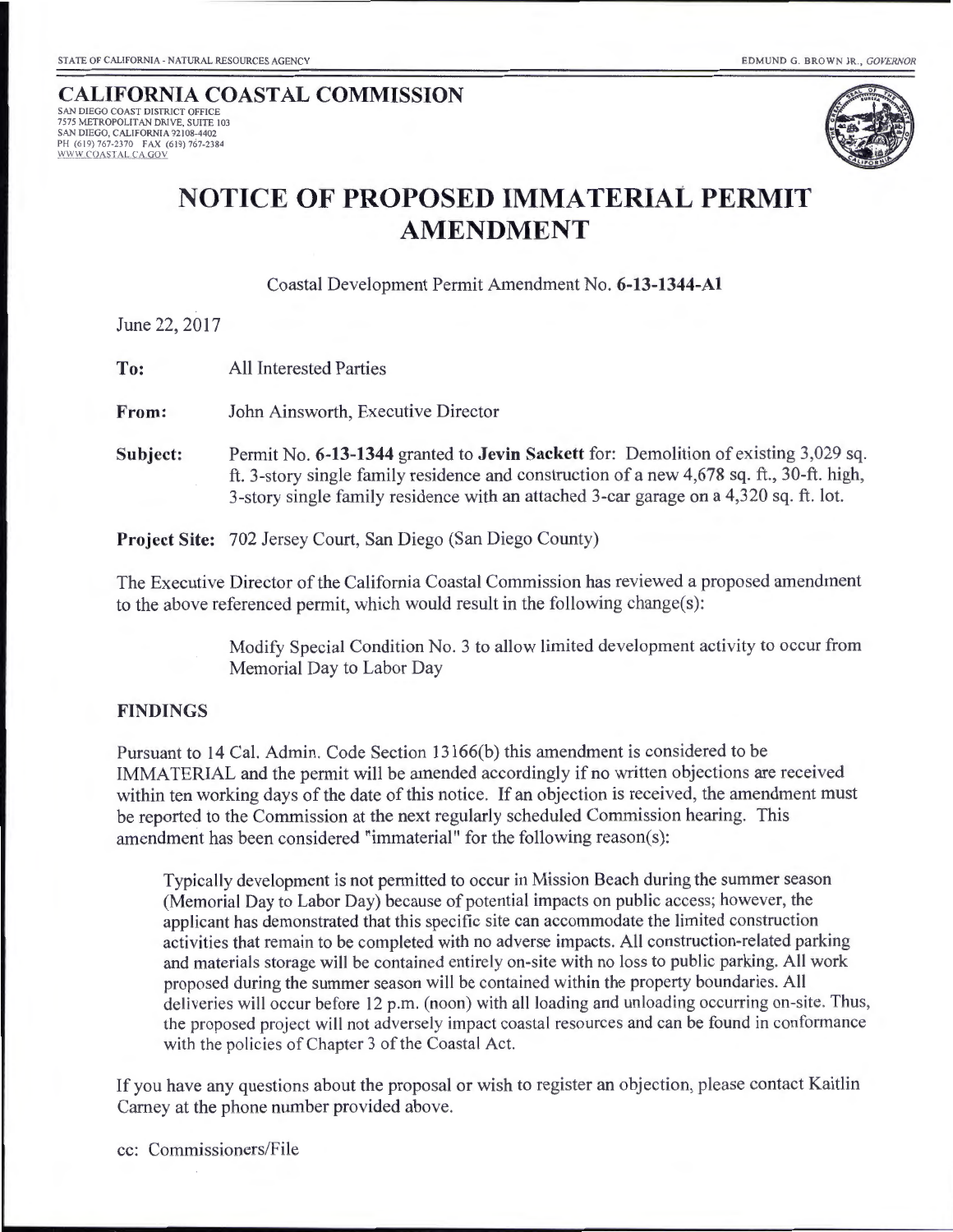#### CALIFORNIA COASTAL COMMISSION **7575 METROPOLITAN DRIVE, SUITE 103** SAN DIEGO, CALIFORNIA 92108-4402 PH (619) 767-2370 FAX (619) 767-2384<br><u>WWW.COASTAL.CA.GOV</u>



# **NOTICE OF PROPOSED IMMATERIAL PERMIT AMENDMENT**

Coastal Development Permit Amendment No. 6-15-0003-A1

July 6, 2017

| To:                                                                                                                                                                             | <b>All Interested Parties</b>                                                                                   |
|---------------------------------------------------------------------------------------------------------------------------------------------------------------------------------|-----------------------------------------------------------------------------------------------------------------|
| From:                                                                                                                                                                           | John Ainsworth, Executive Director                                                                              |
| Subject:                                                                                                                                                                        | Permit No. 6-15-0003                                                                                            |
| <b>Issued to:</b>                                                                                                                                                               | Integral Communities for The Bernardo Shores Project, LLC/Beazer Homes - West<br>Region                         |
| For:                                                                                                                                                                            | Construct 1842- and 3-story townhomes, 3 detached single family residences, and public<br>pedestrian/bike path. |
| <b>Project Site:</b>                                                                                                                                                            | 500 Highway 75, Imperial Beach (San Diego County) APN: 625-140-20                                               |
| The Executive Director of the California Coastal Commission has reviewed a proposed amendment to<br>the above referenced permit, which would result in the following change(s): |                                                                                                                 |

#### Amend Special Condition No. 2 to require that Phase I of the public pedestrian/bike path be completed by July 31, 2017, and Phase II be initiated no later than September 2, 2017, and completed by December 31, 2017.

#### FINDINGS

Pursuant to 14 Cal. Admin. Code Section 13166(b) this amendment is considered to be IMMATERIAL and the permit will be amended accordingly if no written objections are received within ten working days of the date of this notice. If an objection is received, the amendment must be reported to the Commission at the next regularly scheduled Commission hearing. This amendment has been considered "immaterial" for the following reason(s):

The original permit required that the entire public path be completed prior to occupancy of the 50<sup>th</sup> residence. Phase I of the public path will be completed in July 2017, but to avoid the California least tern nesting season, the Army Corps of Engineers requires that Phase II not begin until after September 1st, which will prevent the path from being completed prior to the sale of  $50<sup>th</sup>$  home. Because the delay will avoid habitat impacts and the modified end date is only approximately two months later than originally anticipated, the proposed amendment will not have adverse impacts on coastal resources and can be found in conformance with Chapter 3 of the Coastal Act.

ff you have any questions about the proposal or wish to register an objection, please contact Alexander Llerandi at the phone number provided above.

cc: Commissioners/File